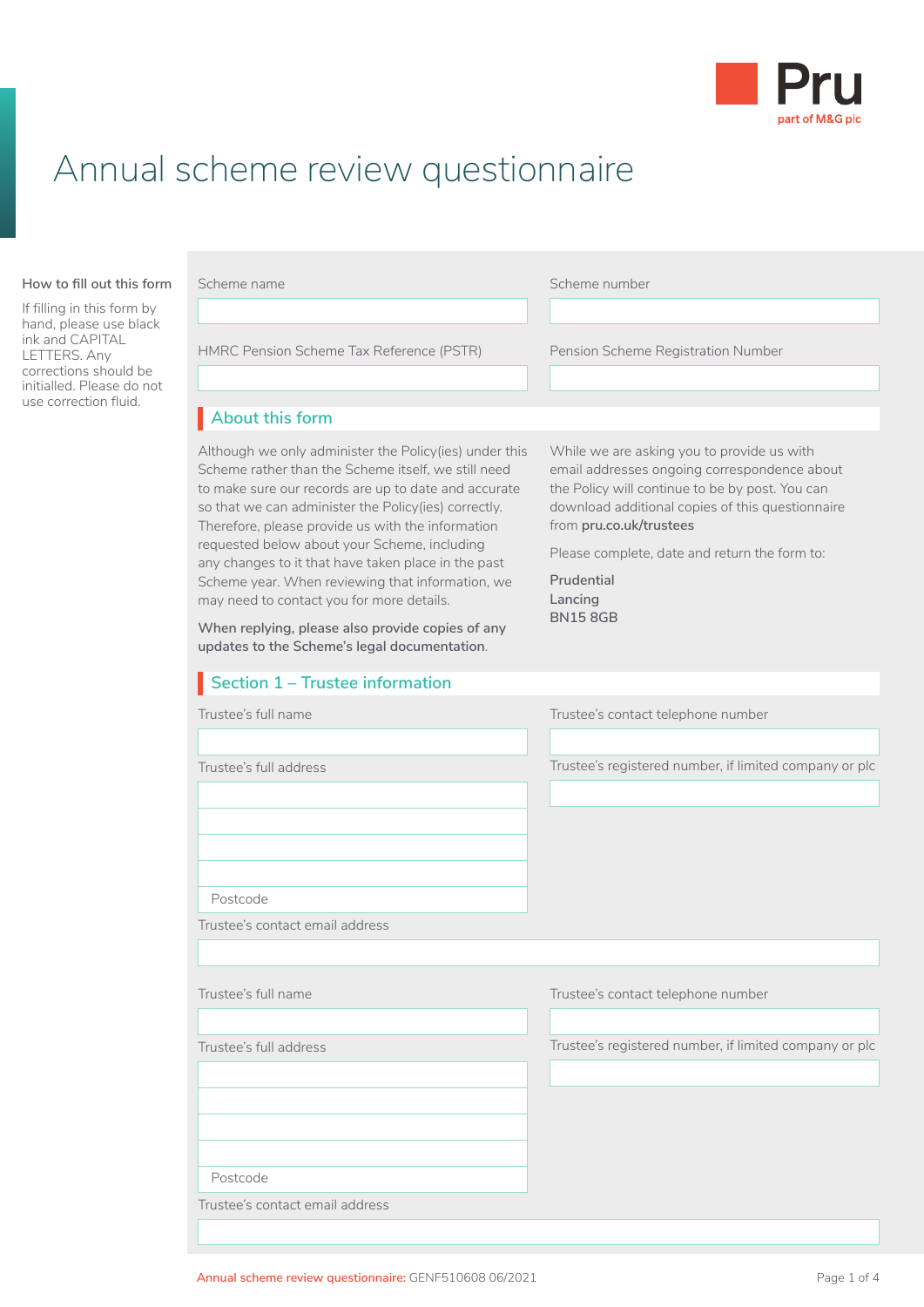| Trustee's full name                                                                     | Trustee's contact telephone number                                                      |
|-----------------------------------------------------------------------------------------|-----------------------------------------------------------------------------------------|
|                                                                                         |                                                                                         |
| Trustee's full address                                                                  | Trustee's registered number, if limited company or plc                                  |
|                                                                                         |                                                                                         |
|                                                                                         |                                                                                         |
|                                                                                         |                                                                                         |
| Postcode                                                                                |                                                                                         |
| Trustee's contact email address                                                         |                                                                                         |
|                                                                                         |                                                                                         |
| Trustee's full name                                                                     | Trustee's contact telephone number                                                      |
|                                                                                         |                                                                                         |
| Trustee's full address                                                                  | Trustee's registered number, if limited company or plc                                  |
|                                                                                         |                                                                                         |
|                                                                                         |                                                                                         |
|                                                                                         |                                                                                         |
| Postcode                                                                                |                                                                                         |
| Trustee's contact email address                                                         |                                                                                         |
|                                                                                         |                                                                                         |
|                                                                                         |                                                                                         |
|                                                                                         |                                                                                         |
| Provide the following information about any changes to Trustees in the past Scheme year |                                                                                         |
| Effective date of change                                                                | Nature of change - appointment or resignation                                           |
| D<br>M<br>Y<br>Y<br>D<br>M<br>Y                                                         |                                                                                         |
| Trustee's full name                                                                     |                                                                                         |
|                                                                                         |                                                                                         |
| Trustee's full address                                                                  | Confirmation if a copy of deed is enclosed;<br>records cannot be updated without a copy |
|                                                                                         |                                                                                         |
|                                                                                         |                                                                                         |
|                                                                                         |                                                                                         |
| Postcode                                                                                | Trustee's registered number, if limited company or plc                                  |
| Please continue on a separate sheet of paper, if necessary.                             |                                                                                         |
|                                                                                         |                                                                                         |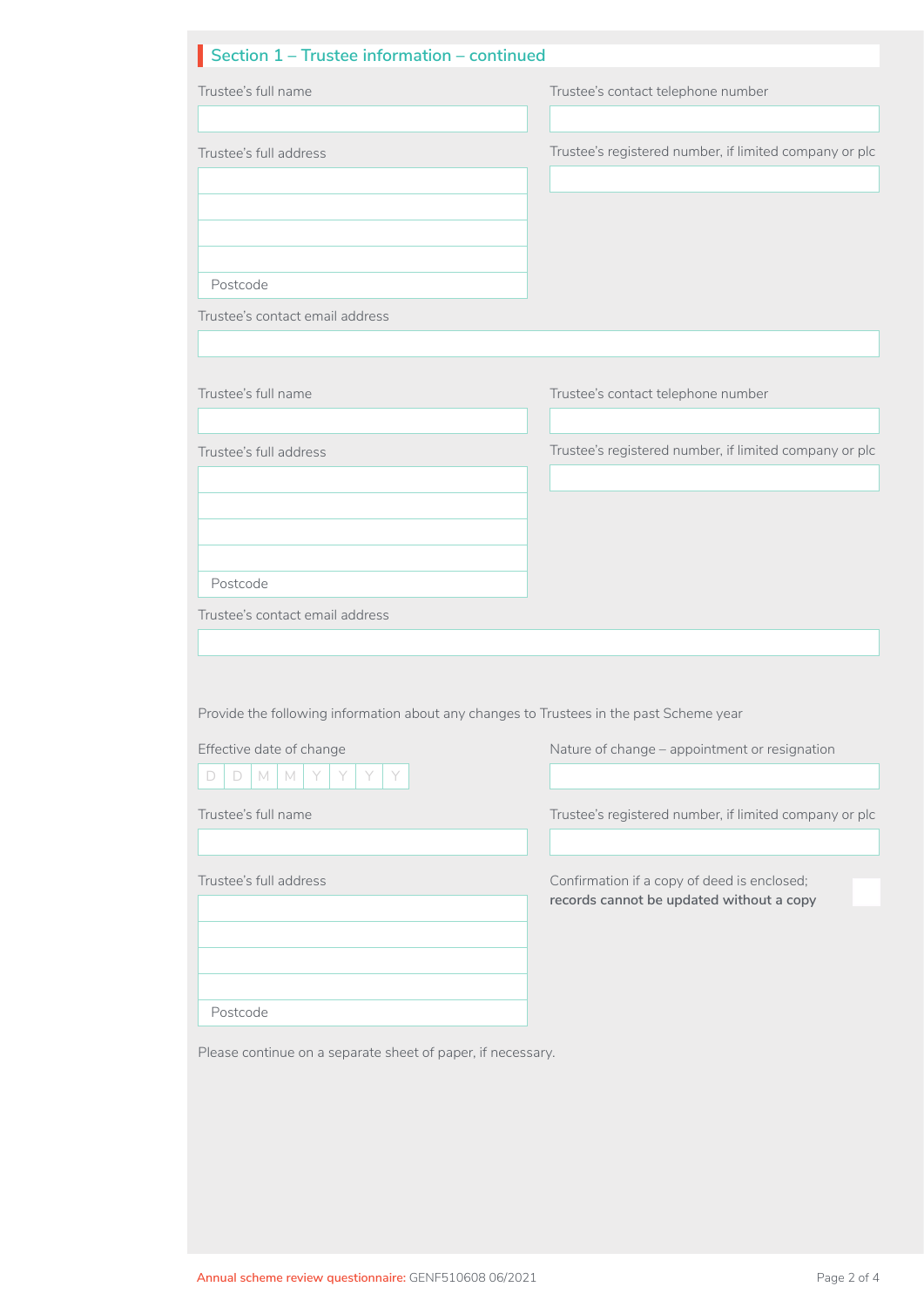### **Section 2 – Declaration**

| Once this document has been fully completed, the<br>following declaration must be signed by all Trustees<br>of the Scheme, in the space provided.<br>Please remember to date the form.<br>We the undersigned confirm the information<br>provided in this questionnaire is true and correct. | We undertake to inform Prudential immediately:<br>of any change of name and/or address of<br>(i)<br>any Trustee;<br>(ii) the proposed appointment of any new Trustee to<br>the Scheme:<br>(iii) the removal or resignation of any existing<br>Trustee; and<br>(iv) any other material Scheme change eg change of<br>Scheme name. |
|---------------------------------------------------------------------------------------------------------------------------------------------------------------------------------------------------------------------------------------------------------------------------------------------|----------------------------------------------------------------------------------------------------------------------------------------------------------------------------------------------------------------------------------------------------------------------------------------------------------------------------------|
| Trustee's full name                                                                                                                                                                                                                                                                         | Trustee's full name                                                                                                                                                                                                                                                                                                              |
| Position                                                                                                                                                                                                                                                                                    | Position                                                                                                                                                                                                                                                                                                                         |
| Signature                                                                                                                                                                                                                                                                                   | Signature                                                                                                                                                                                                                                                                                                                        |
| Trustee's full name                                                                                                                                                                                                                                                                         | Trustee's full name                                                                                                                                                                                                                                                                                                              |
| Position                                                                                                                                                                                                                                                                                    | Position                                                                                                                                                                                                                                                                                                                         |
| Signature                                                                                                                                                                                                                                                                                   | Signature                                                                                                                                                                                                                                                                                                                        |
|                                                                                                                                                                                                                                                                                             |                                                                                                                                                                                                                                                                                                                                  |

Date